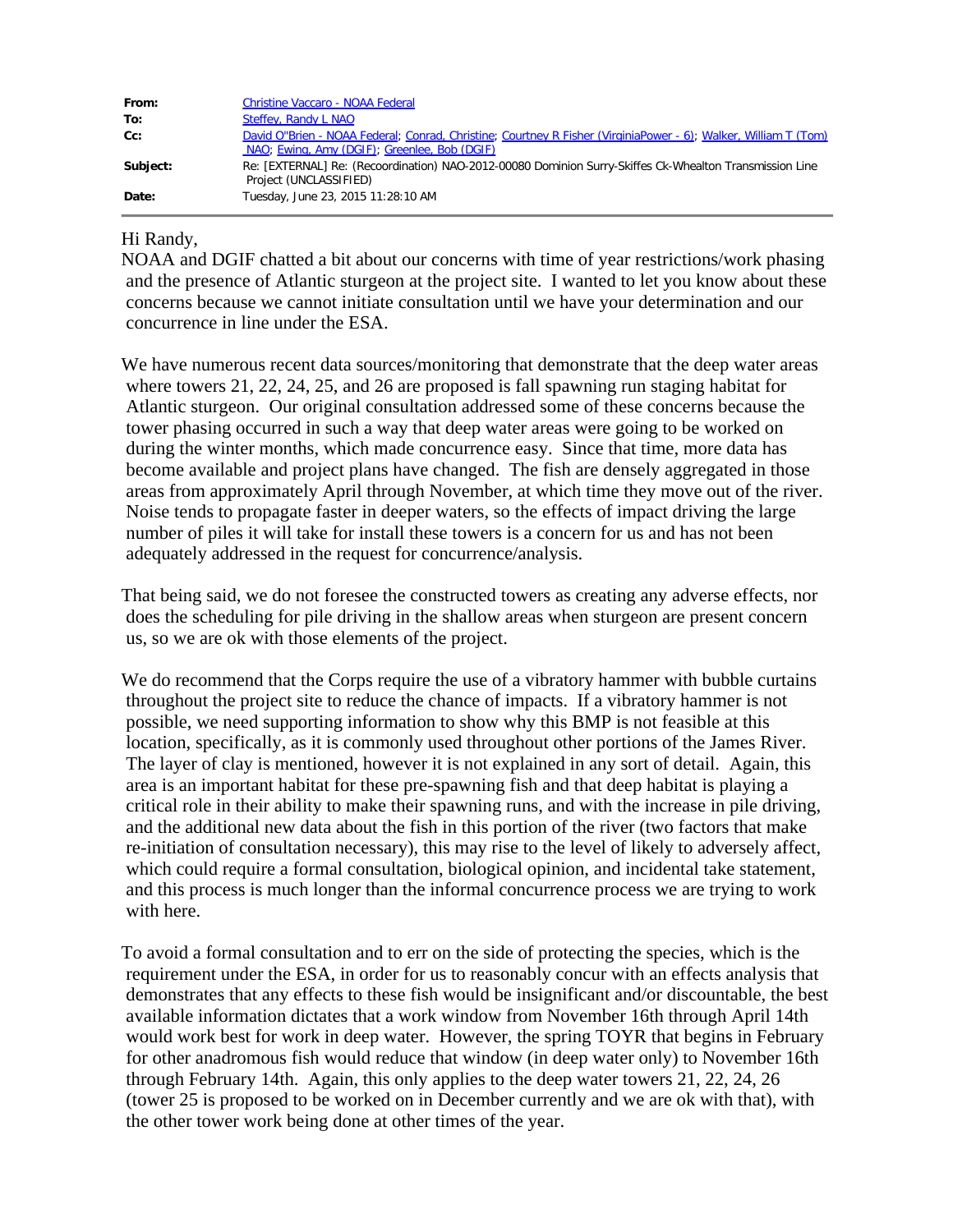Although this is likely not ideal for the in-river work, this is currently the best way we can reach a "not likely to adversely affect" concurrence with the project changes (i.e., increase in the number of piles and subsequently the duration of pile driving). The use of vibratory hammers would also be beneficial in shallow water areas, but if the work window is used for sturgeon, impact hammers could be used during winter months when the fish are not likely to be present.

Conversely, if you can demonstrate, through noise modeling or other modes, where the limits of noise effects will occur based on the new design and additional piles, as part of your analysis, we could consider that additional information. We understand that in-water work is stochastic, so it is very difficult to pinpoint exactly where work will be done at what time, so we are willing to negotiate with scheduling to some extent. For instance, if one of the deep water towers was overlapping some of the TOYR on either end, but the bulk of the work was done in the deep water during that recommended work window, we may be able to effectively reduce the risk of effects, supported by noise modeling in your analysis that demonstrates that the majority of deep water habitat in that stretch of the river is still available for the fish where they can still forage, migrate, rest, etc. without any adverse behavioral or injurious effects.

Because this area has been discovered to be such an important piece in their life cycle, it is imperative that we accurately address effects to this species to ensure that any effects are indeed, insignificant (so small they cannot be detected) or discountable (extremely unlikely to occur), which are the thresholds for a letter of concurrence. If we cannot reasonably do this, then the Corps will need to consider the possibility that adverse effects may occur and a biological opinion and incidental take statement may be necessary (e.g., if work can absolutely not be done in deep water habitat during the TOY work window of November 16- February 14).

This is a lot of information, and Bob, Amy, and Dave, please feel free to express any additional concerns or information that may help with resolving this process. If, after review and discussions with the applicants, a conference call is necessary, we are certainly amenable to setting one up.

Cheers, Chris

Chris Vaccaro Fisheries Biologist Protected Resources Division NOAA Fisheries Gloucester, MA Phone: 978-281-9167 Email: [christine.vaccaro@noaa.gov](mailto:christine.vaccaro@noaa.gov)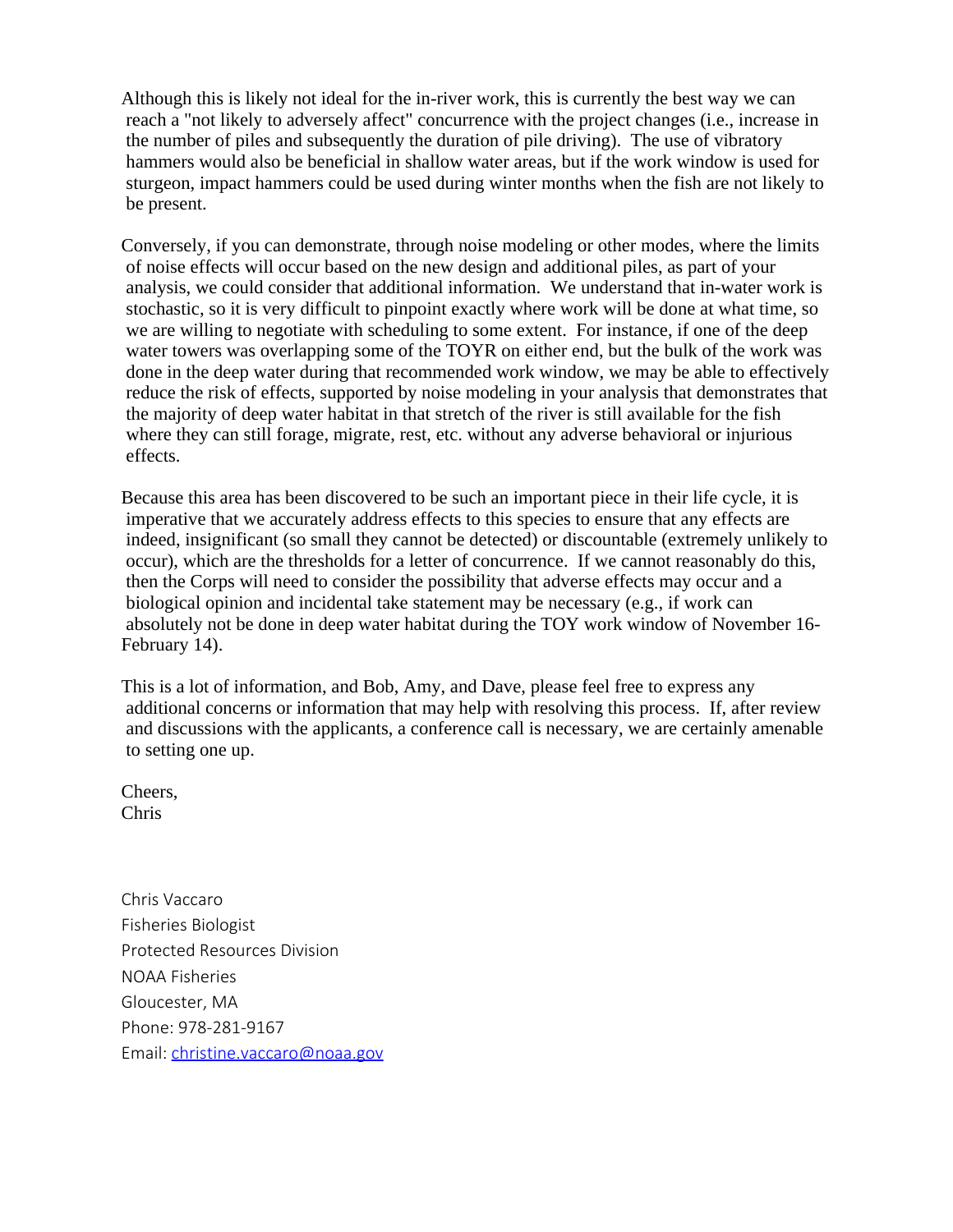

DEPARTMENT OF THE ARMY **US ARMY CORPS OF ENGINEERS NORFOLK DISTRICT FORT NORFOLK** 803 FRONT STREET **NORFOLK VA 23510-1096** 

JUNE 10, 2015

Southern Virginia Regulatory Section NAO-2012-00080 / 13-V0408 (James River)

Ms. Christine Vaccaro **Protected Resources Division** National Marine Fisheries Service / Northeast Regional Office 55 Great Republic Drive Gloucester, Massachusetts 01930-2276

# Dear Ms. Vaccaro:

This letter shall serve to reinitiate informal Endangered Species Act (ESA) section 7 consultation to evaluate potential impacts from modified construction activities associated with Dominion Virginia Power's proposed Surry-Skiffes Creek-Whealton 500 kV aerial transmission line project on the James River near Hog Island Wildlife Management Area. Previous coordination efforts received your concurrence of a "not likely to adversely affect" on April 16, 2014 (attached) followed by clarification on July 11, 2014 that NOAA's issued concurrence remained valid absent of any timelines for project phasing.

Dominion has developed "final design" specifications on the seventeen transmission towers and four fender protection systems proposed within the James River, which in turn has modified the proposed action and corresponding impacts. For clarification, the proposed transmission alignment and structure locations remain the same; however this "final design" will now result in 2712 square feet of subaqueous river bottom impacts caused by the installation of (416) 24-inch steel piles with 26-inch fiberglass sleeves for tower foundations and (240) 30-inch fiber piles for fender systems.

# **Fender Protection Systems:**

Each of the four fender protection systems will continue to use 30-inch diameter fiber piles. Each fender segment has been lengthened by 72 linear feet for a total increase of 288 linear feet. This modification requires 28 additional 30-inch fiber piles to be installed. All other design specifications remain unchanged.

### Tower Foundations:

"Final design" specifications propose the use of three different types of tower structure support systems (PP4's, PP8's, & PP10's) which will utilize 24-inch diameter piles. The difference between each support system is simply the number of piles per leg. Overall 76 additional piles have been added to the